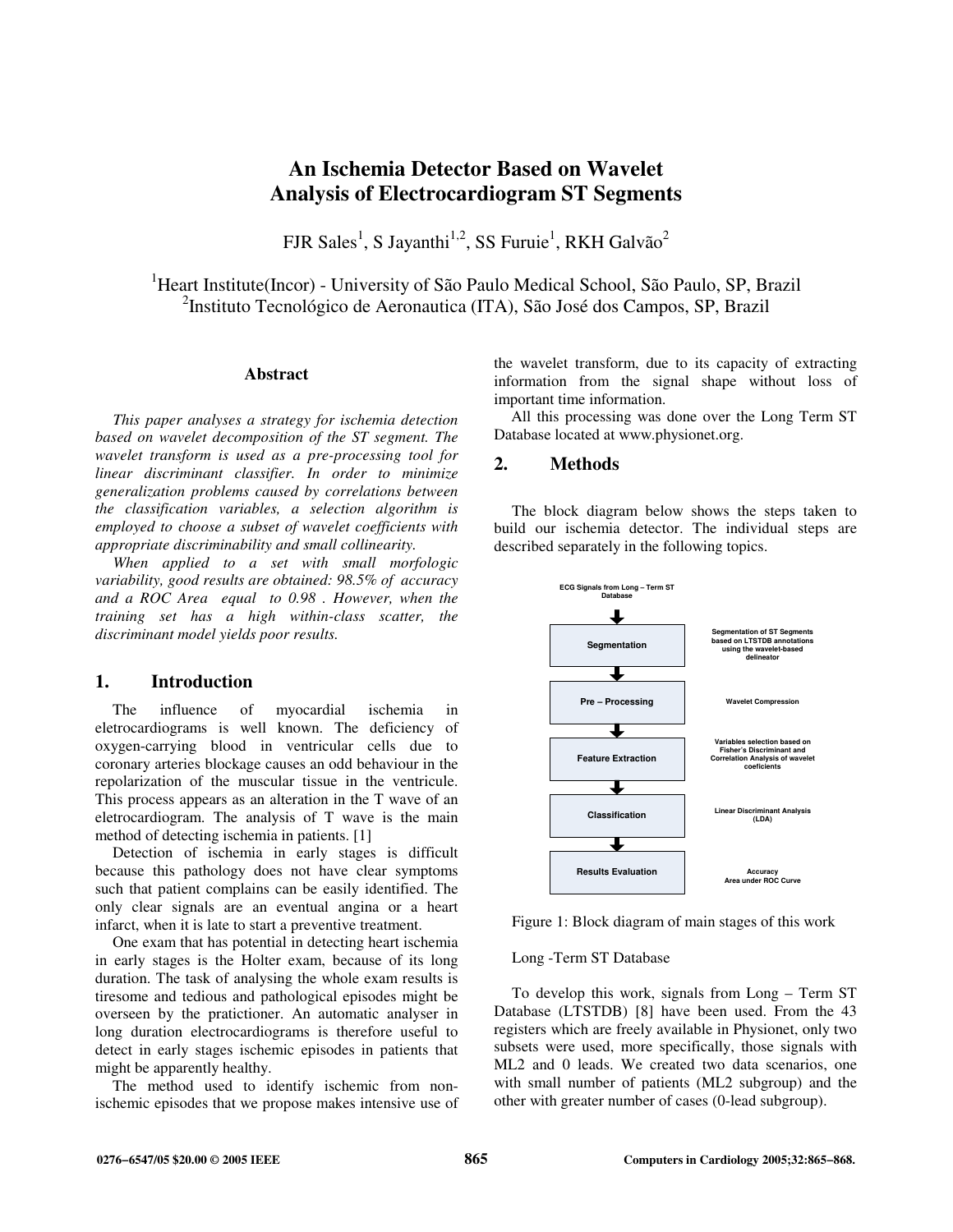#### Segmentation

To identify the ST segments we used the same approach of [3]. The idea is to use smoothing properties of the wavelet transform when the mother wavelet is the derivative of a smoothing function [3]. Due to that, the zero crossings of a wavelet transform is related to local maxima or minima and local maxima or minima of the wavelet transform is related to maximum slopes of the original signal[3].

The prototype wavelet used was the quadratic spline Fourier Transform as in [2]

$$
\Psi(jw) = jw \left[ \frac{\sin(w/4)}{w/4} \right]^4 \tag{1}
$$

This prototype wavelet is the derivative of the convolution of four rectangular pulses, which is a low pass function, satisfying therefore the properties stated before. Considering the sampling frequency of 250Hz of the database used, the continuous wavelet transform using the mother wavelet shown above is equivalent to use the set of Finite Impulse Response (FIR) filters in the Mallat's algorithm for discrete wavelet transform:

$$
h[n] = \frac{1}{8} * [\delta(n+2) + 3\delta(n+1) + 3\delta(n) + \delta(n-1)] \tag{2}
$$

$$
g[n] = 2[\delta(n+1) - \delta(n)] \tag{3}
$$

#### Pre – Processing

Instead of submitting the ST segments directly to the classification phase, they were pre-processed to reduce the number of classifier parameters. Pre-processing was performed by using biorthogonal wavelets, bior1.1 and bior2.2, with decomposition levels from 1 to 5.

### Feature Extraction

In order to minimise generalisation problems caused by correlation between the classification variables, an algorithm is employed to choose a subset of coefficients with higher discrimination capability and small colinearity. This problem was solved using discriminability concept and the Fisher Discriminant Function [5]. The discriminant power  $D_i$  of a parameter  $x_i$  is given by:

$$
D_i = \frac{S_{Bi}}{S_{Wi}}\tag{4}
$$

Where  $S_{Wi}$  e  $S_{Bi}$  are within class dispersion and between class dispersion over the parameter  $x_i$ respectively, that can be determined by:

$$
S_{Bi} = \sum_{j=1}^{C} n_j [m_{ij} - m_i]^2
$$
 (5)

$$
S_{Wi} = \sum_{j=1}^{C} s_{ij} \tag{6}
$$

$$
S_{ij} = \sum_{k \in I_j} [x_i^k - m_{ij}]^2
$$
 (7)

$$
m_{ij} = \frac{1}{n_j} \sum_{k \in I_j} x_i^k \tag{8}
$$

Choosing the coefficients using only the Fisher Discriminant might show redundancy of the parameters for separating the classes [5]. Analysis of co-linearity between parameters can improve the capability of obtaining a generalisation of discriminant analysis.

In few words, the method to remove co-linearity was: a) ordering of wavelet coefficients by its Fisher Discriminant; b) for each candidate, check whether the new parameter show correlation with previous coefficients in the set [7] for a defined threshold. The correlation coefficient  $r_i$  is calculated by the expression

$$
r_i = \frac{\sigma(\hat{x}_i)}{\sigma(x_i)} \tag{9}
$$

where  $\sigma$  stands for the standard deviation of the set,

 $\hat{x}_i$  is an estimate of  $x_i$  through linear regression of the selected parameters. Values of  $r_i$  close to 1 shows that the inclusion of the evaluated parameter will not bring new information to the model. The threshold used to determine if a parameter should or should not be included is a system parameter.

## Classification

The linear discriminant analysis in this work assumes that there is a gaussian distribution of studied components over each class. This method uses n-dimensional linear surfaces that identifies each object in the n-dimensional space composed by wavelet coefficients [5]. The goal here is to find the surface defined by the function below such that it separates the classes with accuracy.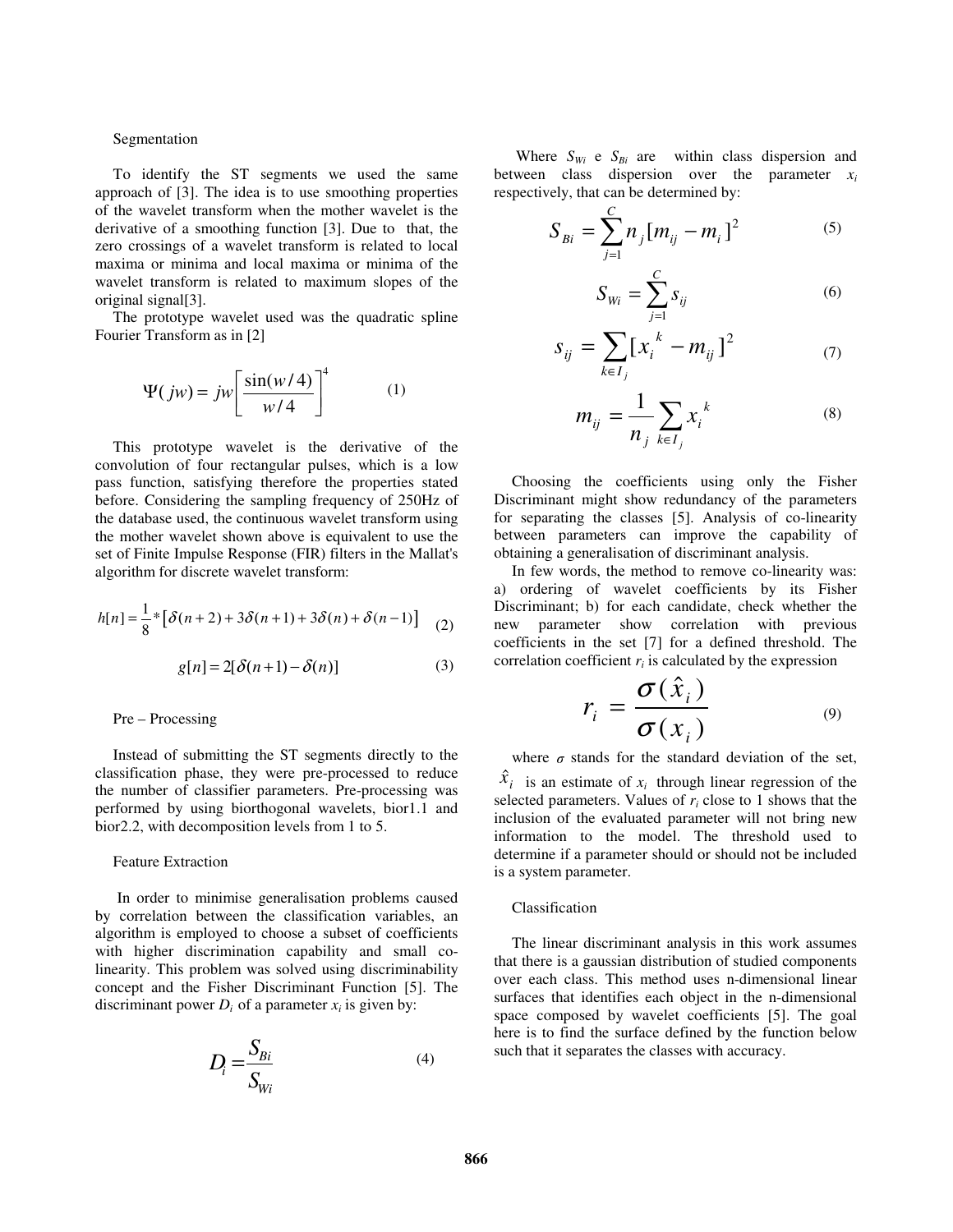$$
f(x) = w^T x \tag{10}
$$

$$
w^T = [w_1 \ w_2 \ ... \ w_n]
$$
 (11)

$$
x = [x_1 \ x_2 \ \dots \ x_n]^T
$$
 (12)

The *x*- array contains the wavelet coefficients selected at the Feature Extraction phase and the  $w<sup>T</sup>$ -array contains the separation surface coefficients. The linear discriminant analysis determines the threshold to which two classes can be separated with lowest error[5].

# **3. Results**

In order to investigate the robustness of the proposed approach, we used two data configuration: a) small number of cases based on ML2 leads; b) larger group based on 0 lead. For first group, that we will call as ML2 subgroup, the traditional method of dividing the patients into three different sets – training, validation and test – have become impracticable due to small number of cases. So, a randomly choice of ST segments was done to split them into training and test sets, even using the same register. As we have not a validation set, we adopted a cross-validation technique based on Leave-One-Out method. The used signal sets are shown in the first row of table 1 and the number of cases for training and testing are in table 2. For the second data configuration, which is based on lead 0 (0-subgroup), we considered 11 registers as shown in the second row of table 1. In this case, we have formed three different sets for classification: training, validation and test as shown in table 3.

Table 1: Description of registers used in the two data configuration for robustness test

| Lead        | <b>Registers</b> used                                                            |
|-------------|----------------------------------------------------------------------------------|
| ML2         | s20011,s20081,s20101,s20121                                                      |
| $\mathbf 0$ | s20041,s20261,s20281,s20381,s20401,s20441,<br>s20031,s20341,s20361,s20421,s20461 |

Table 2: Number of ST Segments for training and test of the ML2-subgroup

|             | <b>Number of ST Segments</b> |                 |  |
|-------------|------------------------------|-----------------|--|
|             | <b>Normal</b>                | <b>Ischemia</b> |  |
| Train       | 100                          | 200             |  |
| <b>Test</b> | 75                           |                 |  |

Table 3: Registers and number of segments used for training, validation and test of the 0-lead subgroup

|                   | <b>Register</b> | <b>Number of ST Segments</b> |                 |
|-------------------|-----------------|------------------------------|-----------------|
|                   |                 | <b>Normal</b>                | <b>Ischemia</b> |
|                   | s20041          | 69                           | 527             |
|                   | s20281          | 244                          | 1335            |
| Train             | s20381          | 80                           | 159             |
|                   | s20401          | 177                          | 376             |
|                   | s20441          | 269                          | 657             |
| <b>Validation</b> | s20261          | 139                          | 440             |
|                   | s20031          | 367                          | 1575            |
|                   | s20341          | 574                          | 2278            |
| <b>Test</b>       | s20361          |                              | 96              |
|                   | s20421          | 449                          |                 |
|                   | s20461          | 452                          | 843             |
|                   | <b>Total</b>    | 2820                         | 8286            |

The classification models for both subgroups were obtained using the training sets. Two performance indicators have been calculated for the test sets: accuracy and area under ROC Curve. The results are shown in tables 4 and 5.

For the ML2-subgroup, the results are good, as shown in table 4. However, the same methodology applied to 0 subgroup yields poor results as we can see for the case of Bior2.2 in table 5.

Table 4: Results obtained using ML2-lead signals with bior1.1 and bior2.2 wavelets for 1 to 5 decomposition levels using correlation threshold equal to 0,6

| Wavelet - Bior 1.1 |                           |                 |                 |  |  |
|--------------------|---------------------------|-----------------|-----------------|--|--|
| Level              | Average Error $(\% )$     | Accuracy        | <b>ROC</b> Area |  |  |
| 1                  | 3.32                      | 0.967           | 0.984           |  |  |
| 2                  | 2,58                      | 0.974           | 0.984           |  |  |
| 3                  | 2.58                      | 0,971           | 0.985           |  |  |
| 4                  | 3.69                      | 0,963           | 0,979           |  |  |
| 5                  | 3,32                      | 0,967           | 0,985           |  |  |
|                    | <b>Wavelet - Bior 2.2</b> |                 |                 |  |  |
|                    |                           |                 |                 |  |  |
| Level              | Average Error $(\%)$      | <b>Accuracy</b> | <b>ROC</b> Area |  |  |
| 1                  | 4,06                      | 0,959           | 0,980           |  |  |
| 2                  | 4,43                      | 0,956           | 0,980           |  |  |
| 3                  | 2,58                      | 0,974           | 0,984           |  |  |
| 4                  | 1,48                      | 0,985           | 0,983           |  |  |